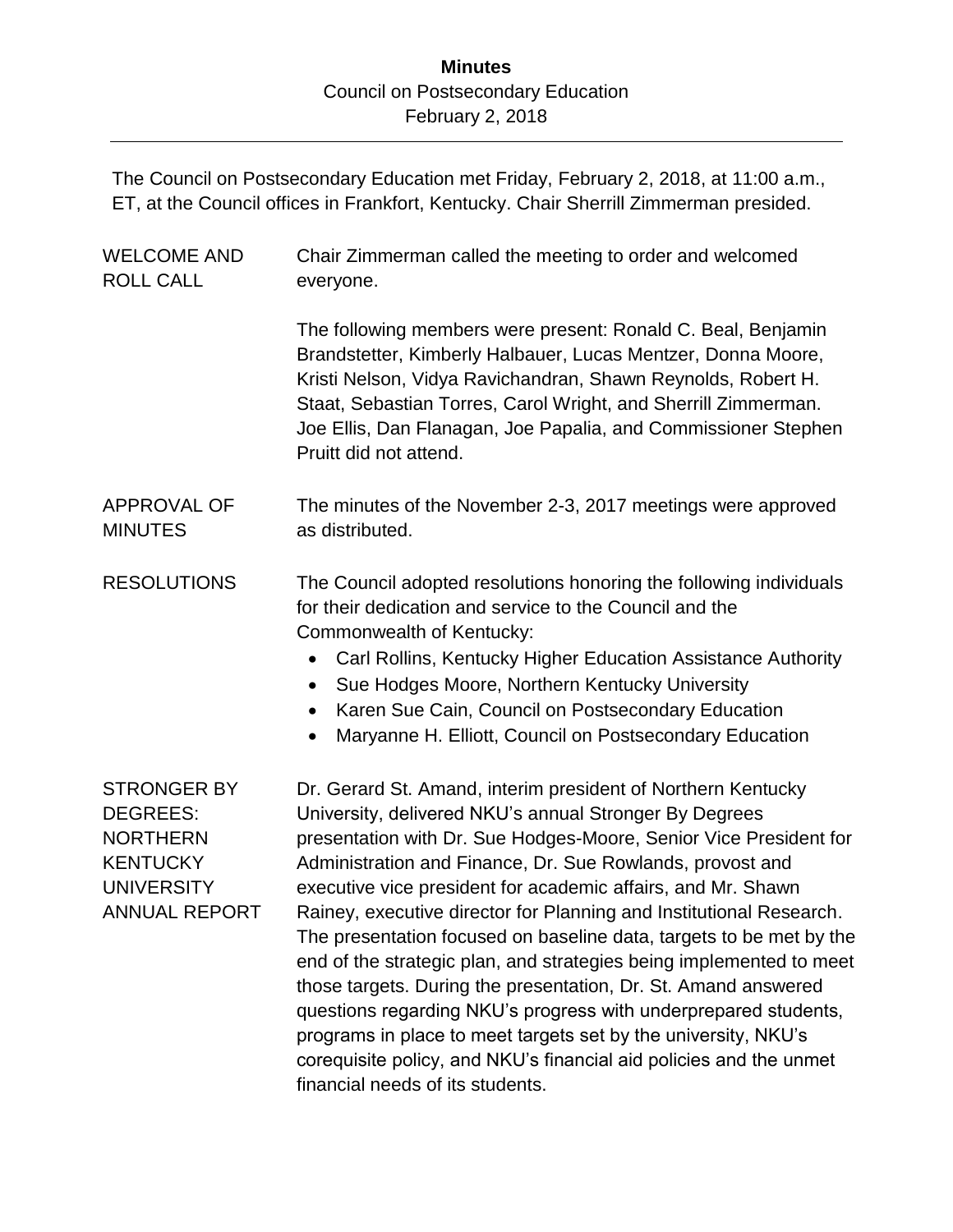| <b>STRONGER BY</b><br><b>DEGREES:</b><br><b>KENTUCKY STATE</b><br><b>UNIVERSITY</b><br><b>ANNUAL REPORT</b>                         | Dr. Michael Christopher Brown, president of Kentucky State<br>University, delivered KSU's annual Stronger By Degrees<br>presentation, which focused on baseline data, targets to be met by<br>the end of the strategic plan, and strategies being implemented to<br>meet those targets. During the presentation, Dr. Brown answered<br>questions regarding his vision for KSU and how the university is<br>increasing enrollment and graduation rates.                                                                               |
|-------------------------------------------------------------------------------------------------------------------------------------|--------------------------------------------------------------------------------------------------------------------------------------------------------------------------------------------------------------------------------------------------------------------------------------------------------------------------------------------------------------------------------------------------------------------------------------------------------------------------------------------------------------------------------------|
| 2017 REPORT OF<br><b>THE KSU</b><br><b>MANAGEMENT</b><br><b>IMPROVEMENT</b><br><b>PLAN</b>                                          | The 2016-18 budget bill, HB 303, required Kentucky State<br>University to submit to the Interim Joint Committee on<br><b>Appropriations and Revenue:</b><br>"[A] four-year management improvement plan with annual<br>goals and measurable metrics to meet those goals. Due by<br>December 1, 2016, the management and improvement plan<br>and all goals shall include performance standards<br>established in consultation with the Council on<br>Postsecondary Education, and shall be subject to the<br>approval of the Council." |
|                                                                                                                                     | The legislation also required KSU to provide an update on the<br>institution's progress toward achieving the goals and performance<br>standards identified in the management and improvement plan by<br>December 1 each year.<br>KSU President Brown presented KSU's first annual update to the<br>Council of the KSU Management Improvement Plan and answered<br>questions regarding the university's continuing efforts to improve<br>the institution's effectiveness and efficiency.                                              |
| <b>APPROVAL OF</b><br><b>2018-19 TUITION</b><br><b>SETTING TIMELINE</b><br>AND TUITION AND<br><b>MANDATORY FEE</b><br><b>POLICY</b> | Mr. Bill Payne, CPE's vice president for finance and administration,<br>and Mr. Shaun McKiernan, CPE's senior associate for finance and<br>administration, presented the 2018-19 Tuition Setting Timeline, the<br>Tuition and Mandatory Fee Policy, and the Asset Preservation Fee<br>Exception Policy for approval. All three documents were developed<br>in consultation with, and endorsed by, the members of the Tuition<br>Development Work Group. If approved, the documents would guide                                       |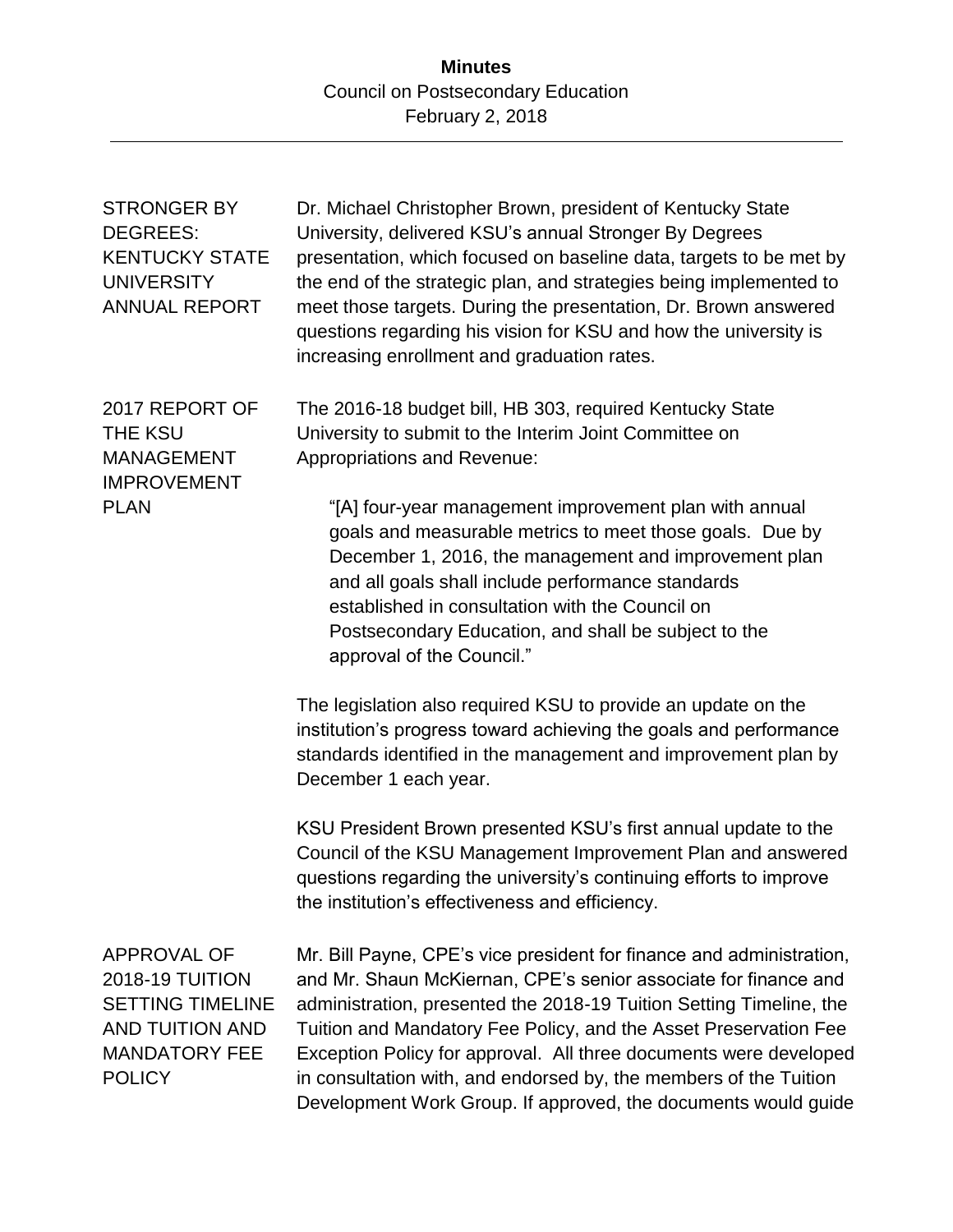the formation of a tuition and mandatory fee ceiling recommendation and facilitate submission and assessment of campus proposed tuition and fee rate schedules for academic year 2018-19. Tuition and Development Work Group members endorsed the policies as presented.

MOTION: Mr. Sebastian Torres moved that the Council approve the 2018-19 Tuition Setting Timeline, the Tuition and Mandatory Fee Policy, and the Asset Preservation Fee Exception Policy as presented. Mr. Ben Brandstetter seconded the motion.

VOTE: The motion passed unanimously.

INTERIM CAPITAL PROJECT – KCTCS Dr. Payne and Mr. McKiernan presented the staff recommendation to approve KCTCS's request for the Hopkinsville Community College Training Lab Addition and Renovation, which would be funded with a combination of Kentucky Work Ready Skills Initiative funds (\$2.4 million) and agency restricted funds (\$0.3 million).

> The project was approved by the KCTCS Board of Regents on September 15, 2017, and would be funded with \$2,353,554 from the Kentucky Work Ready Skills Initiative, which is funded by the \$100 million Workforce Development Construction Pool included in the 2016-18 Budget of the Commonwealth. The remaining \$321,180 for the project would come from KCTCS agency restricted funds (12% of the total cost). Because agency restricted funds comprise less than 15% of the project total, the addition of agency restricted funds is permissible by state law.

> The project would be used to renovate Hopkinsville Community College's welding facility and construct a 9,000 square foot addition to the facility for training labs. The design and construction of this project would be pursued through the Finance and Administration Cabinet. KCTCS officials estimate that the project would be completed by June 2019.KCTCS submitted this project in partnership with the Christian County Public Schools and it was funded in the second round of Work Ready Skills Initiative awards. MOTION: Mr. Reynolds moved the Council approve KCTCS's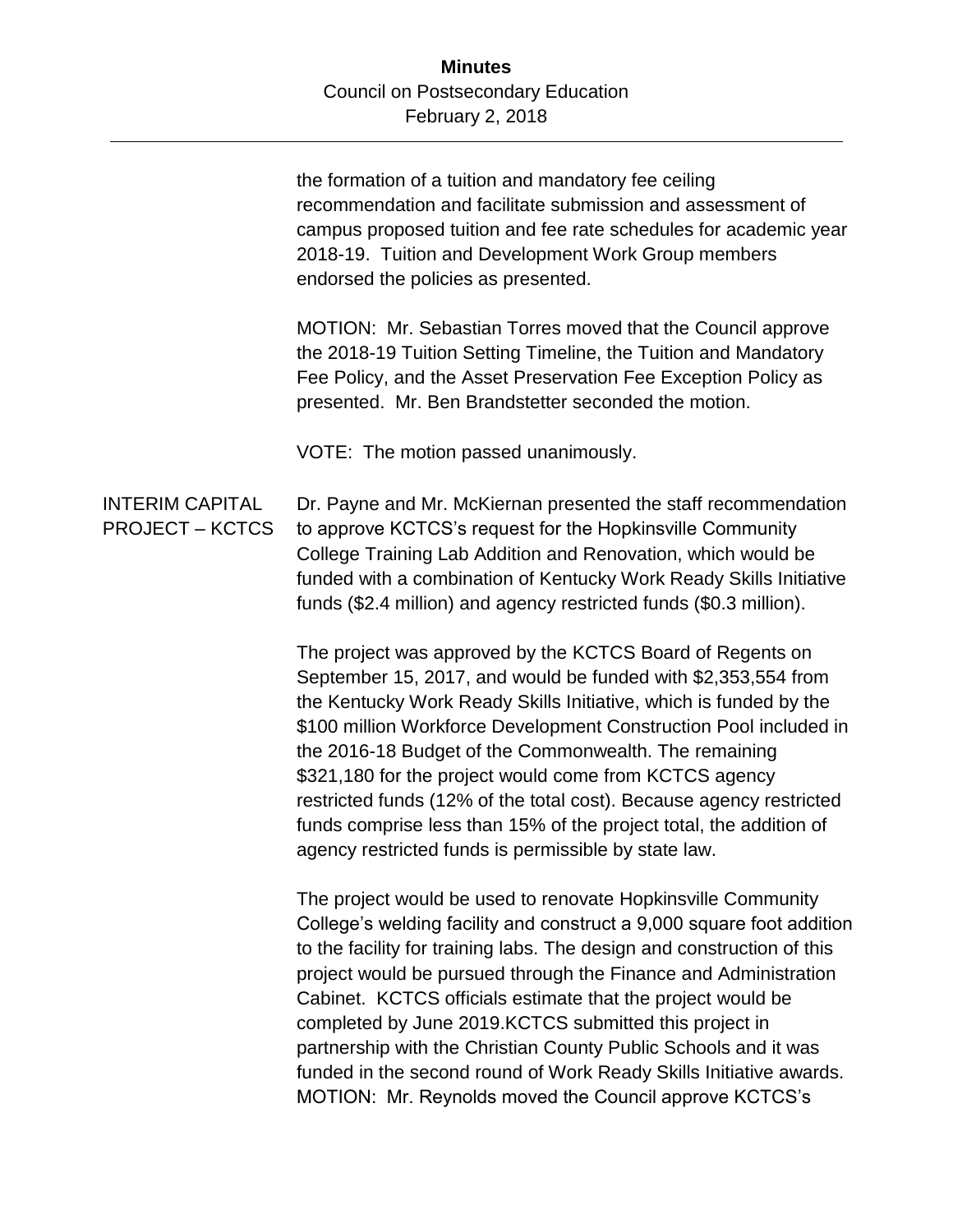request for the Hopkinsville Community College Training Lab Addition and Renovation as presented. Ms. Nelson seconded the motion.

VOTE: The motion passed unanimously.

APPROVAL OF **CAMPUS** DIVERSITY, EQUITY & **INCLUSION** At its September 23, 2016 meeting, the Council approved the 2016- 20 Kentucky Public Postsecondary Education Policy for Diversity, Equity, and Inclusion. After that, Council staff worked with institutions to develop their campus-level plans, which identify strategies for achieving the goals of the plan and assessing strategy effectiveness. The campus plans for 4 universities and the all sixteen KCTCS campuses were presented for approval at the November, 2017 meeting; however due to several concerns from Council members regarding the targets set on the metrics, no motion was made.

> Ms. Caroline Atkins, senior associate for academic affairs, and Dr. Aaron Thompson, executive vice president and chief academic officer, presented the plans for each of Kentucky's public college and university. Dr. Thompson stated that since the Council expressed disappointment in the targets set by the campuses in November, CPE staff worked with the president's offices to renegotiate more appropriate and challenging targets. Council member Kim Halbauer stated she felt the targets were still not challenging enough and that the Council and state should expect more of its institutions. Campus presidents that were present gave explanation on the targets set for their campuses and the challenges they face in order to have greater success within the time frame of the plan.

MOTION: Dr. Staat moved that the Council approve the diversity plans as presented for Kentucky's research, comprehensive, and KCTCS campuses. Ms. Moore seconded the motion.

VOTE: In a roll call vote, the motion passed 9-2. Council members voting nay were Kim Halbauer and Ron Beal.

CPE PRESIDENT'S A written report from President King was provided in the agenda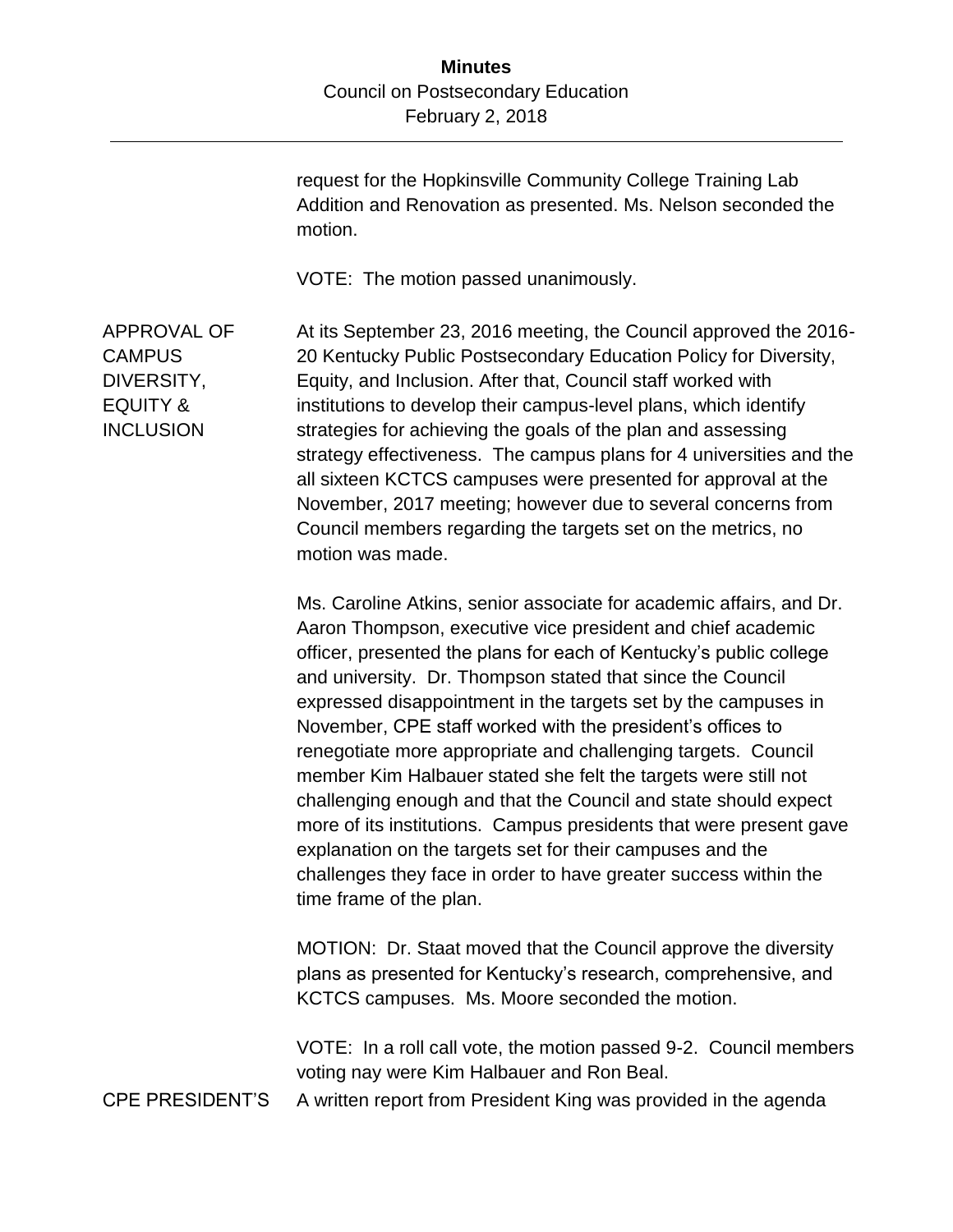| <b>REPORT TO THE</b><br><b>COUNCIL</b>                                  | book. President King remarked on several topics including the<br>2018 Student Success Summit, RFA process presently taking place<br>with Kentucky Adult Education, and CPE staff accomplishments.                                                                                                                                                                                                                                                                                                                                                                                                                                                                                                                                                                                                                                                                                                                                                                                                                                                                                                                             |
|-------------------------------------------------------------------------|-------------------------------------------------------------------------------------------------------------------------------------------------------------------------------------------------------------------------------------------------------------------------------------------------------------------------------------------------------------------------------------------------------------------------------------------------------------------------------------------------------------------------------------------------------------------------------------------------------------------------------------------------------------------------------------------------------------------------------------------------------------------------------------------------------------------------------------------------------------------------------------------------------------------------------------------------------------------------------------------------------------------------------------------------------------------------------------------------------------------------------|
| <b>KENTUCKY</b><br><b>COMMISSIONER</b><br>OF EDUCATION<br><b>REPORT</b> | Commissioner Stephen Pruitt provided a written report in the<br>agenda book.                                                                                                                                                                                                                                                                                                                                                                                                                                                                                                                                                                                                                                                                                                                                                                                                                                                                                                                                                                                                                                                  |
| <b>PROJECT</b><br><b>GRADUATE</b><br><b>UPDATE</b>                      | Ms. Sue Patrick, CPE's executive director of communications,<br>presented an update on Project Graduate, an adult learner<br>completion program that seeks to recruit and graduate former<br>students with 80+ credit hours toward a bachelor's degree.<br>Launched in 2007, the Project Graduate model includes a<br>statewide brand that all campuses use; student outreach materials;<br>and campus staff who provide adult-friendly services and<br>incentives, which vary by campus. Application fee waivers,<br>academic advising, credit for prior learning and military service, and<br>a one-stop area and single point of contact for assistance are a few<br>examples. The Council's role is to serve as a convener, and to<br>develop and deploy marketing and media promotions, as well as<br>data analysis to track the progress.<br>The following individuals provided background information and<br>additional information on how the program has helped their campus<br>and/or individual experience:<br>Lisa Cox, EKU's Director of Student Outreach and Transition<br>• Alesia Miller, recent EKU graduate |
|                                                                         | Mike Shanks, UK's Associate Registrar for the Degree Audit<br>Office<br>Joseph Best, recent UK graduate<br>$\bullet$                                                                                                                                                                                                                                                                                                                                                                                                                                                                                                                                                                                                                                                                                                                                                                                                                                                                                                                                                                                                          |
|                                                                         | Council members thanked the guests for their story and<br>congratulated the graduates on their achievements.                                                                                                                                                                                                                                                                                                                                                                                                                                                                                                                                                                                                                                                                                                                                                                                                                                                                                                                                                                                                                  |
|                                                                         |                                                                                                                                                                                                                                                                                                                                                                                                                                                                                                                                                                                                                                                                                                                                                                                                                                                                                                                                                                                                                                                                                                                               |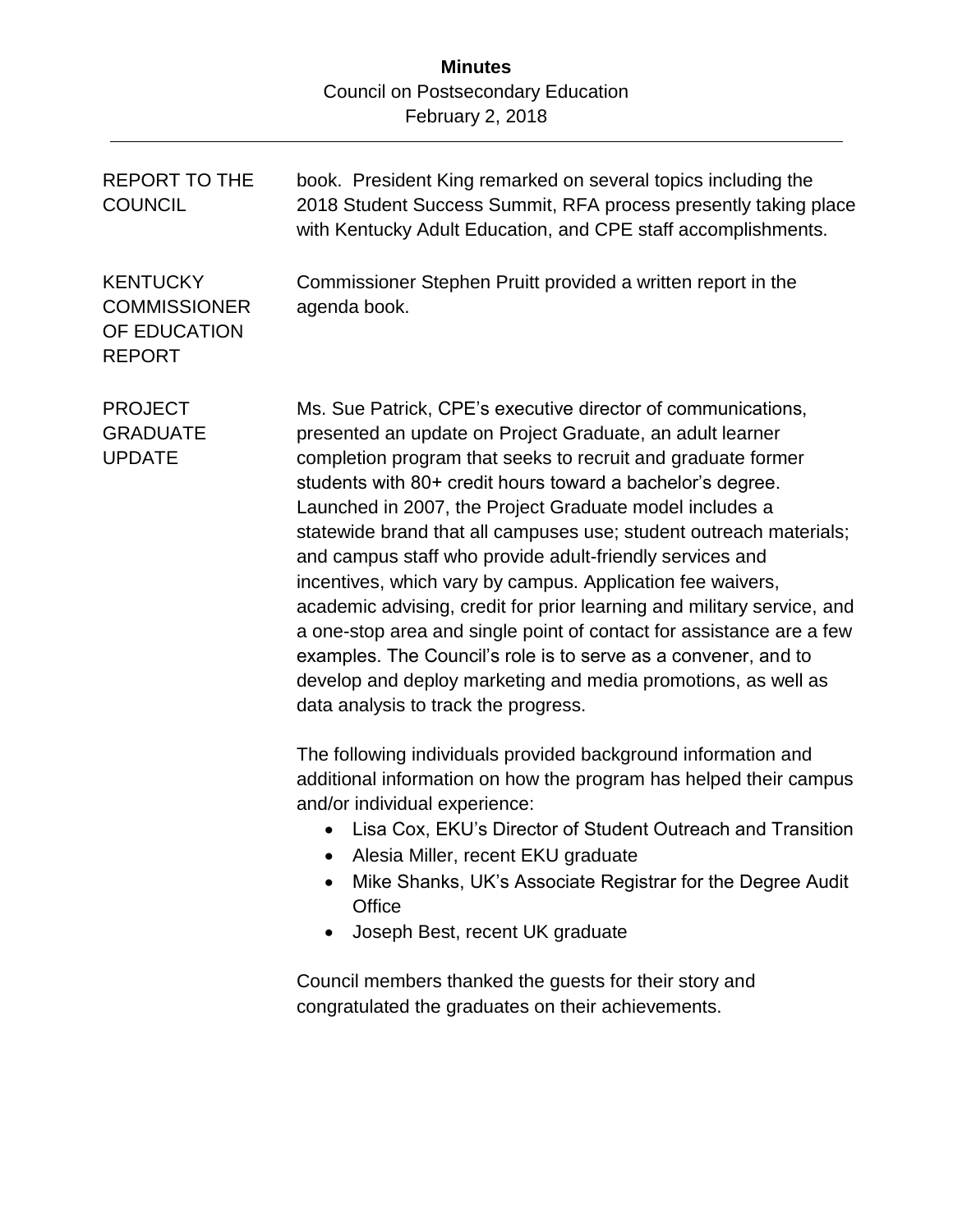FINANCIAL LITERACY ON KENTUCKY'S COLLEGE AND UNIVERSITY **CAMPUSES** 

Ms. Lee Nimocks, CPE's vice president for policy, planning, and external relations, provided the Council with CPE's recent report, Financial Literacy Efforts at Kentucky's Public Colleges and Universities: Addressing Student Debt and Improving Affordability.

Improving the financial literacy of students and families is one of the strategies of Objective 5 of the 2016-21 Statewide Strategic Agenda. CPE staff began meeting with the financial aid directors of each public institution last summer, to discuss the current strategies taking place on Kentucky campuses to educate prospective and current students about college cost, student loans/debt, and financial aid. The report was an outcome of those meetings, and details the efforts taking place.

Tiffany Jackson, executive director of the University's new Financial Wellness Center, and Doug Cleary, Director of Financial Aid at KCTCS provided additional information on their efforts to provide students with the tools and support they need to build a strong foundation for their financial future.

Following all discussions, Mr. Brandstetter proposed and read aloud the following resolution:

WHEREAS, education beyond high school strengthens state and regional economies, ensures a stronger workforce, and improves economic opportunity for all citizens; and

WHEREAS, according to a report from Gallup, "young adults cite college costs as their top financial problem, and paying for college tops the financial concerns of U.S. parents who have children younger than eighteen"; and

WHEREAS, a strong foundation in financial literacy, or understanding how money is made, spent, and saved in order to make informed decisions, is particularly important during the transition to and through college; and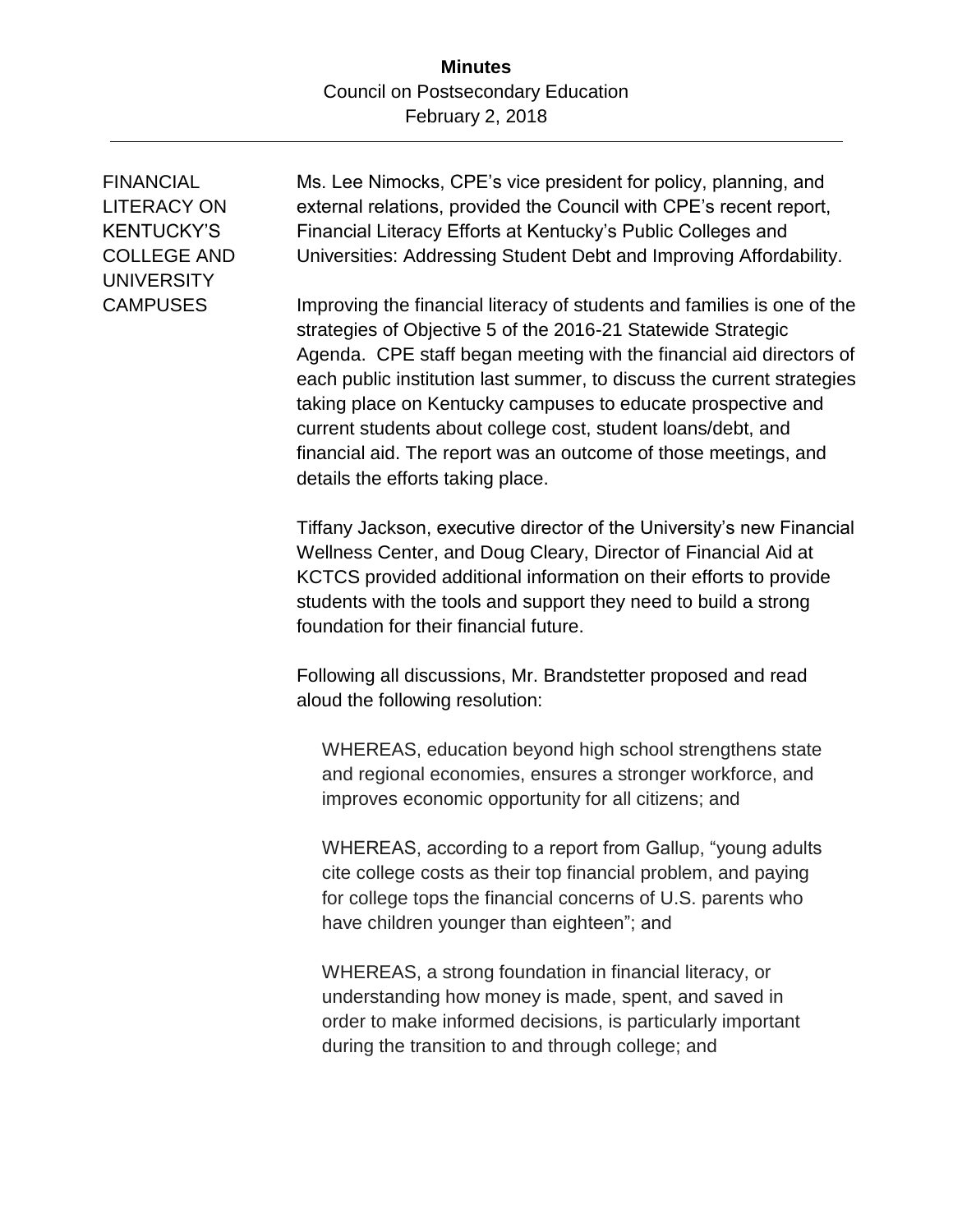WHEREAS, comprehensive, transparent information about college costs, financial aid, and student loans communicated regularly to students while in college can encourage them to borrow responsibly, finish a degree, and transition to a meaningful career; and

WHEREAS, several Kentucky universities have introduced or are exploring the use of annual loan letters to help provide clear information to students and families about cumulative debt, potential total payout, and potential monthly payments; and

WHEREAS, in recent years all of Kentucky's colleges and universities, in partnership with the federal government, state, and private organizations, have expanded financial literacy programs and introduced tools to provide students and families with clearer information about college costs and student debt;

NOW, THEREFORE, BE IT RESOLVED, that the Council on Postsecondary Education commends the campuses for the work that has been done to improve the financial literacy levels of Kentucky's college students; however, the Council urges campus leaders to implement a financial literacy program at their campus that provides a concise snapshot of students' cumulative debt, potential total payout, and potential monthly payments. The attached template may be used to communicate this information so that this can be in place for the term beginning in January of 2019.

MOTION: Mr. Brandstetter moved that the Council approve the resolution as presented. Mr. Torres seconded the motion.

VOTE: The motion passed unanimously.

LEGISLATIVE UPDATE Mr. Ron Carson, CPE's legislative liaison and senior fellow, presented an update on the beginning of the 2018 Regular Legislative Session. He introduced the attending campus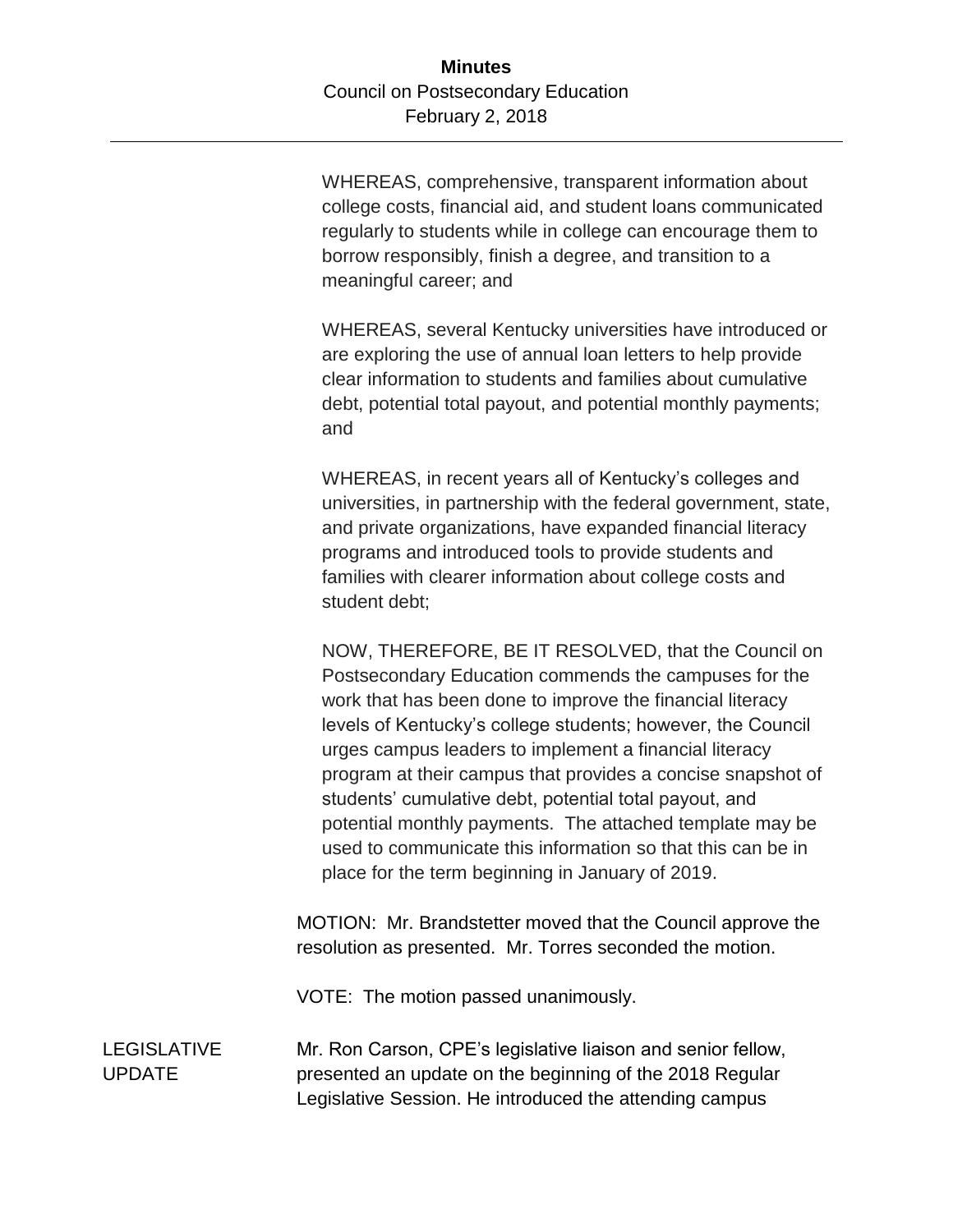|                                                                                                                                     | legislative liaisons, provided the key dates of the 2018<br>session, and mentioned bills of interest to the Council that<br>have been filed.                                                                                                                                                                                                                                                                                                                                                                                                                                                                                                                                                                          |
|-------------------------------------------------------------------------------------------------------------------------------------|-----------------------------------------------------------------------------------------------------------------------------------------------------------------------------------------------------------------------------------------------------------------------------------------------------------------------------------------------------------------------------------------------------------------------------------------------------------------------------------------------------------------------------------------------------------------------------------------------------------------------------------------------------------------------------------------------------------------------|
| KYAE SKILLS U -<br><b>UPDATE ON RFA</b><br><b>PROCESS</b>                                                                           | On January 12, Kentucky Adult Education (KYAE) Skills U<br>launched its Request for Application (RFA) for multiple-year adult<br>education services grants. KYAE Skills U will be accepting<br>applications from eligible applicants to develop, implement, and<br>improve adult education activities within the state by establishing<br>and/or operating programs to provide a comprehensive service<br>model for adult education services, including programs that provide<br>such activities concurrently for multiple fiscal years of July 1, 2018-<br>June 30, 2021.                                                                                                                                            |
|                                                                                                                                     | A written report of the activities thus far on the process was<br>provided in the agenda book.                                                                                                                                                                                                                                                                                                                                                                                                                                                                                                                                                                                                                        |
| <b>REPORTS FROM</b><br><b>INSTITUTIONS</b>                                                                                          | Reports from the institutions were provided in the agenda book.                                                                                                                                                                                                                                                                                                                                                                                                                                                                                                                                                                                                                                                       |
| <b>CPE NOMINATING</b><br><b>COMMITTEE</b><br><b>REPORT AND</b><br><b>ELECTION OF THE</b><br>2018 CPE CHAIR<br><b>AND VICE CHAIR</b> | The Nominating Committee met on February 1, 2018 to discuss<br>and recommend members to serve as chair and vice chair of the<br>CPE for a one-year term from February 2018 through January<br>2019. The chair shall serve as the convener of all Council<br>meetings and as the central voice of the Council. In the absence of<br>the chair, or in the event the chair is unable to perform, the vice<br>chair shall perform the duties of the chair. In the event the chair<br>resigns and the vice chair assumes the duties of the chair, the<br>Council may select a vice chair to complete the unexpired term of<br>the vice chair. The chair and vice chair are limited to three<br>consecutive one-year terms. |
|                                                                                                                                     | Ms. Donna Moore, chair of the Nominating Committee, presented<br>the committee's recommendations.                                                                                                                                                                                                                                                                                                                                                                                                                                                                                                                                                                                                                     |
|                                                                                                                                     | MOTION: Ms. Wright accepted the committee's recommendations<br>and moved that Sherrill Zimmerman continue to serve as the chair<br>of the Council on Postsecondary Education and Ben Brandstetter                                                                                                                                                                                                                                                                                                                                                                                                                                                                                                                     |